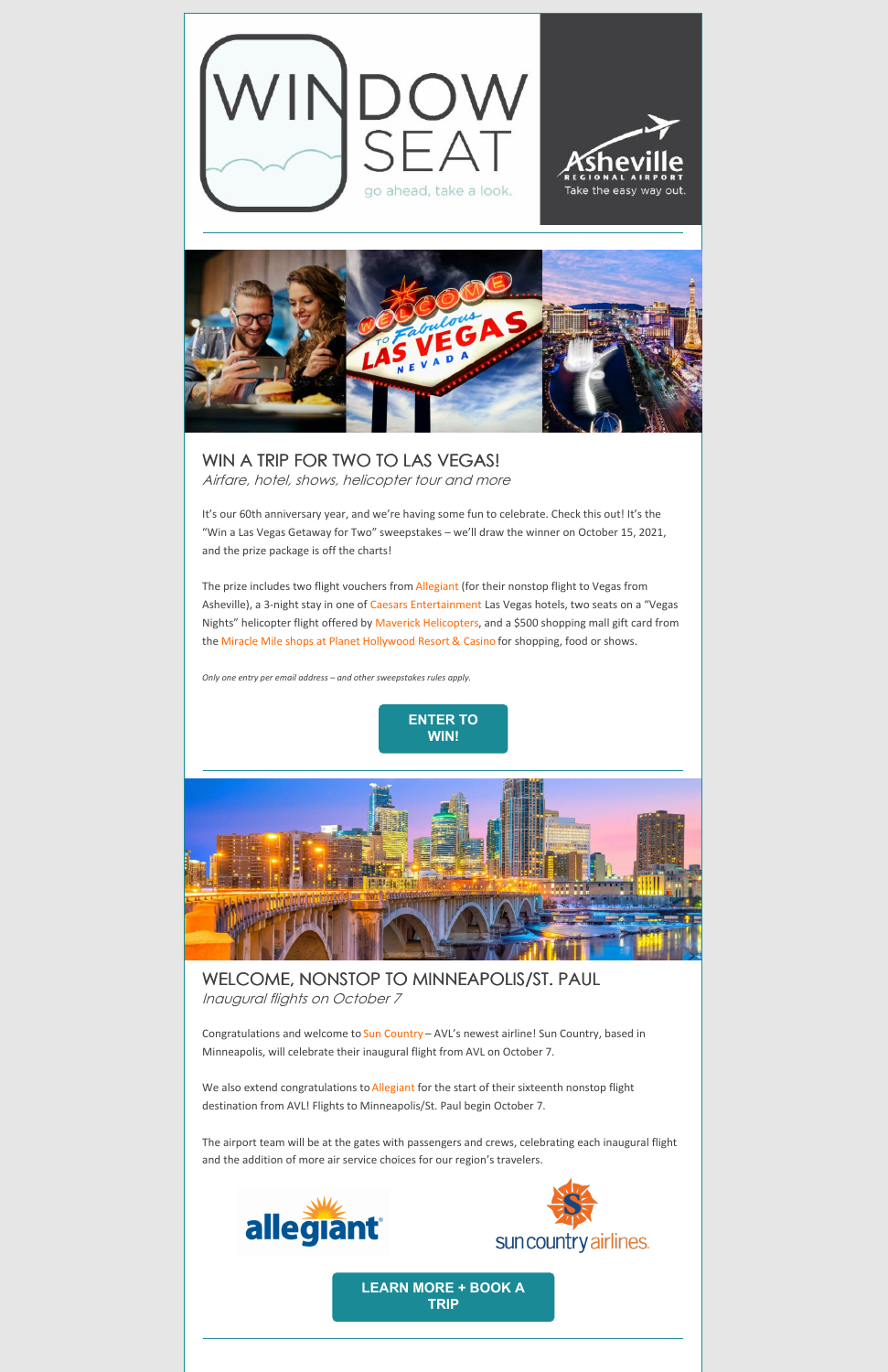

## Q&A: AMERICA'S NEW COVID-19 RULES FOR INTERNATIONAL TRAVEL

From the Associated Press

The White House announced this month that starting in November, new international travel policies affecting Americans and non-citizens alike will be implemented.

This article, by Zeke Miller and David Koenig of the Associated Press, organizes the changes in an easy-to-read format.

**GET [ANSWERS](https://apnews.com/article/lifestyle-business-health-travel-coronavirus-pandemic-b2a584a8b59c9aa08ae8852a30aa253d)**



TSA INCREASING FINES For those who don't wear masks

Last month, the Transportation Security Administration (TSA) extended the mask requirement for travelers on airplanes and in airports through January 18, 2022. And this month, TSA announced that fines for noncompliance would be doubled. The range of penalties are now \$500-\$1,000 for first offenders, and \$1,000-\$3,000 for second offenders.

"We appreciate the majority of travelers each day who voluntarily follow the requirement, but find this action necessary to maximize the protections for those who use and work within the transportation system, and to contain COVID-19," said TSA Administrator David Pekoske. "By doubling the range of penalties, we seek to reinforce the importance of voluntary adherence."

**[LEARN](https://www.tsa.gov/news/press/releases/2021/09/09/dhs-increase-civil-penalties-violations-federal-face-mask) MORE**

## AVL NOW OFFERS 25 NONSTOPS More than ever before!